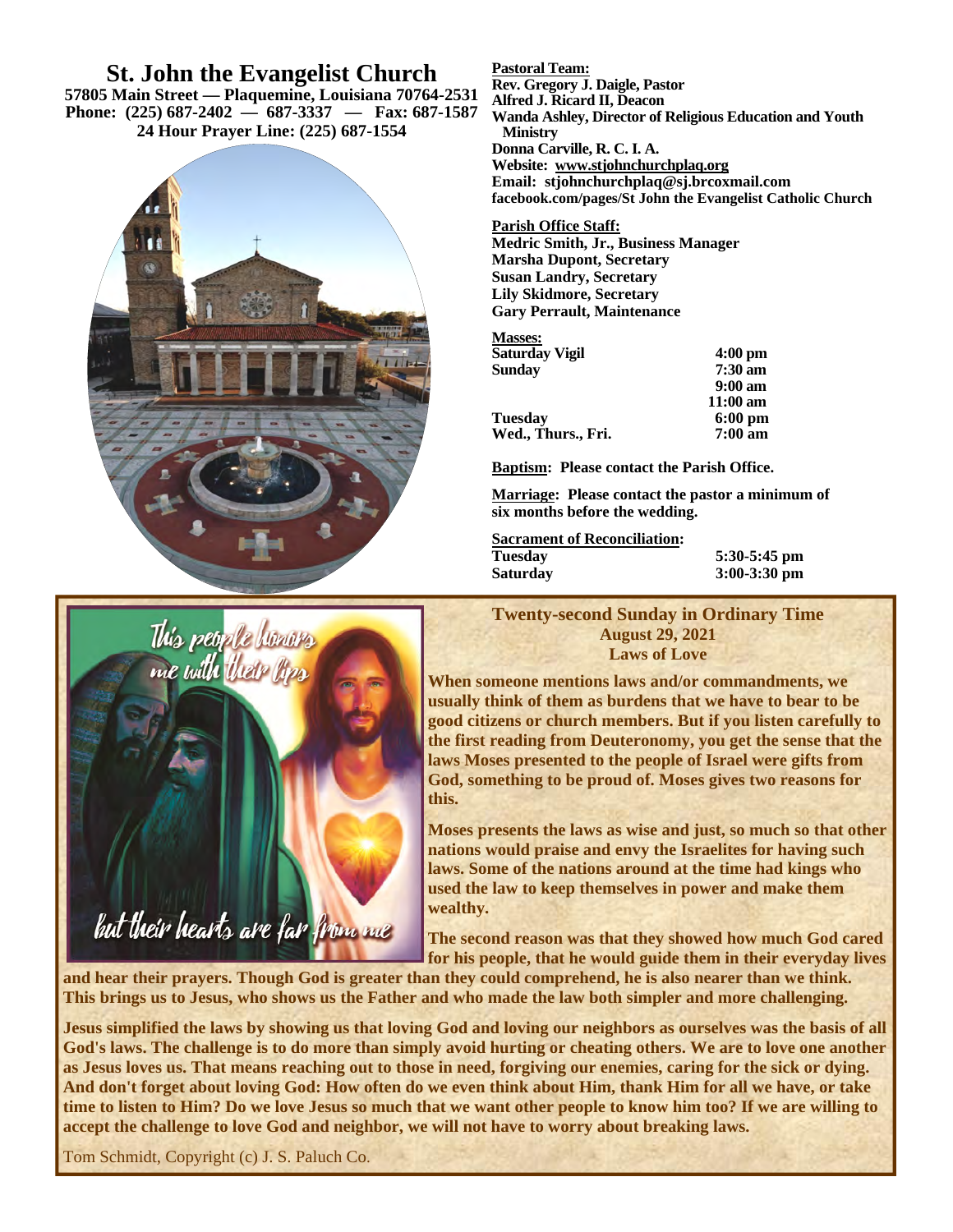

**RCIA—Rite of Christian Initiation for Adults is a faith journey open to all unbaptized or baptized adults who wish to explore the possibility of becoming Catholic.** 

**If you are interested in knowing more about the Catholic faith and even exploring the possibility of becoming Catholic, please join us this fall for a wonderful faith journey**.

**Classes are held every Sunday following 9am Mass from 9:40am until 10:50am in the church office conference room. The dates for RCIA are Sunday, September 12, 2021, then every Sunday until December 5, 2021.** 

**RCIA resumes after Advent on Sunday, January 9, 2022 following 9am Mass from 9:40am until 10:50am, then every Sunday at 9am Mass until Easter Vigil on Saturday, April 16, 2022.** 

**For more information, contact Donna Carville at 225.687.2402.**

**Our second Scripture reading reminds us that "every worthwhile gift, every genuine benefit, comes from God."** 



**God's gifts should prompt our responsive gratitude, which should be the basis of our daily lives. If you feel God is offering you the gift of priesthood or religious life, and you wish to respond generously trusting in God, contact Fr. Josh Johnson at 225.336.8778, jjohnson@diobr.org, or visit www.diobr.org/ vocations.** 

#### **Baptisms and Seminars**



**Baptism Seminars — 7pm Church Office Third Floor Monday, September 13, 2021 Monday, October 4, 2021 Monday, November 8, 2021** 

**Baptisms — Following 4pm Mass Saturday, August 28, 2021 Saturday, September 25, 2021 Saturday, October 23, 2021 Saturday, November 27, 2021** 

**Dates are subject to change. Please call Lily Skidmore at the church office (225.687.2402) during the early stages of pregnancy to confirm the dates of the seminar.**

#### **Pope Francis' Prayer Intention September 2021 Universal Intention An environmentally sustainable lifestyle**



**We pray that we all will make courageous choices for a simple and environmentally sustainable lifestyle, rejoicing in our young people who are resolutely committed to this.** 

# **RITUALSONG**

**(Readings and Songs this Weekend)** 

**Readings: Twenty-second Sunday in Ordinary Time #1258** 

**Entrance: For the Beauty of the Earth #734 Preparation: \*\*Instrumental\*\* Communion: One Bread, One Body #1027 Sending Forth: Lead Me, Guide Me #759** 

## **EUCHARISTIC ADORATION**

**These words of Jesus are an excellent invitation to prayer before the Blessed Sacrament:**  *O come, let us worship and bow down, let us kneel before the Lord, our Maker! For he is our God, and we are the people of his pasture, and the sheep of his hand.*  **— Psalm 95:6-7** 

**The Adoration Chapel is open from 4am-10pm. To volunteer for a scheduled hour or as a substitute, please contact JoAnn Daigle at 225.687.4621 or 225.776.4865.** 

#### **Daily Scripture Readings August 30-September 5, 2021**

**Monday, August 30:**  1 Thes 4:13-18; Ps 96:1, 3-5, 11-13; Lk 4:16-30 **Tuesday, August 31:**  1 Thes 5:1-6, 9-11; Ps 27:1, 4, 13-14; Lk 4:31-37 **Wednesday, September 1:**  Col 1:1-8; Ps 52:10-11; Lk 4:38-44 **Thursday, September 2:**  Col 1:9-14; Ps 98:2-6; Lk 5:1-11 **Friday, September 3:**  Col 1:15-20; Ps 100:1b-5; Lk 5:33-39 **Saturday, September 4:**  Col 1:21-23; Ps 54:3-4, 6, 8; Lk 6:1-5 **Sunday, September 5:**  Is 35:4-7a; Ps 146:7-10; Jas 2:1-5; Mk 7:31-37



### **Growing in Faith**

**Fall Bible Study will begin Thursday, September 16, with our afternoon session from 1:30- 3pm and the evening session from 6:15-7:45pm. The topic,** *Jesus: The Way, The Truth and The Life* **will inspire and empower you to center your entire life on Jesus as you come to know and love Him in an everdeeper and more intimate way. The ten sessions with 30 minute videos will conclude Thursday, November 18.** 

**The Monday night group will begin** *Revelation: The Kingdom Yet to Come* **beginning Monday, September 20 at 6pm and will conclude Monday, November 29. This is an intriguing eleven-session study that shows how the kingdom established by Christ in His Church is intimately connected with the kingdom of heaven.** 

**There is no fee for either study. Please call the church office at 225.687.2402 to register.**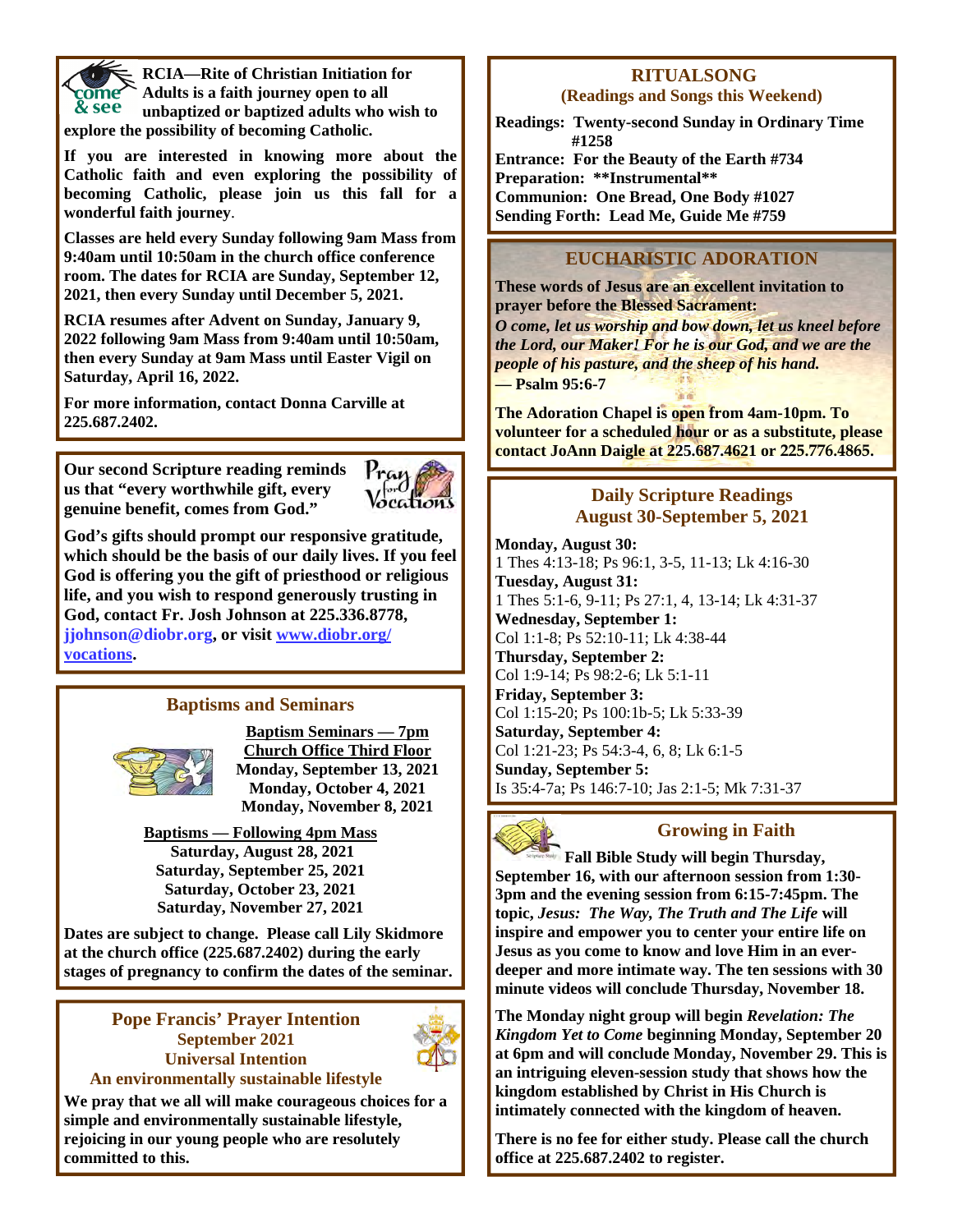

# **St. John the Evangelist Catholic Church 2021**

| <b>Sun</b>                                            | Mon                                                                                                     | <b>Tue</b>                                                                        | <b>Wed</b>   | Thu                                                                                       | Fri                             | <b>Sat</b>                                                     |
|-------------------------------------------------------|---------------------------------------------------------------------------------------------------------|-----------------------------------------------------------------------------------|--------------|-------------------------------------------------------------------------------------------|---------------------------------|----------------------------------------------------------------|
|                                                       |                                                                                                         |                                                                                   | $\mathbf{1}$ | $\boldsymbol{2}$                                                                          | 3                               | $\boldsymbol{4}$<br>Maintenance &<br>Repairs<br>2nd Collection |
| ╬╚<br>5<br>Maintenance &<br>Repairs<br>2nd Collection | 6<br><b>OFFICE</b><br><b>CLOSED</b>                                                                     | $\overline{7}$                                                                    | 8            | 9                                                                                         | 10                              | 11                                                             |
| 12                                                    | 13<br>7pm                                                                                               | 14                                                                                | 15           | 16<br>1:30-3pm                                                                            | 17                              | 18                                                             |
| $4-6$ pm<br>Holy Spirit<br>Prayer Group<br>Church     | <b>Baptism Seminar</b><br>Conference Room<br>7pm<br><b>Catholic Daughters</b><br>Meeting<br>Parish Hall |                                                                                   |              | 6:15-7:45pm<br><b>Bible Study</b><br>Conference Room<br>7pm<br>K. C. Meeting<br>K.C. Home | Happy Birthday<br>Deacon Alfred |                                                                |
| 19                                                    | 20<br>6pm<br><b>Bible Study</b><br>Conference Room                                                      | 21                                                                                | 22           | 23<br>1:30-3pm<br>6:15-7:45pm<br><b>Bible Study</b><br>Conference Room                    | 24                              | 25<br><b>Following</b><br>4pm Mass<br><b>Baptisms</b>          |
| <b>26</b>                                             | 27                                                                                                      | Attar / Society<br>28<br>9:30am<br><b>Altar Society</b><br>Meeting<br>Parish Hall | 29           | 30<br>1:30-3pm<br>6:15-7:45pm<br><b>Bible Study</b><br>Conference Room                    |                                 |                                                                |
| <b>SJS</b><br>Homecoming<br>Week                      | 6pm<br><b>Bible Study</b><br>Conference Room                                                            |                                                                                   |              |                                                                                           |                                 |                                                                |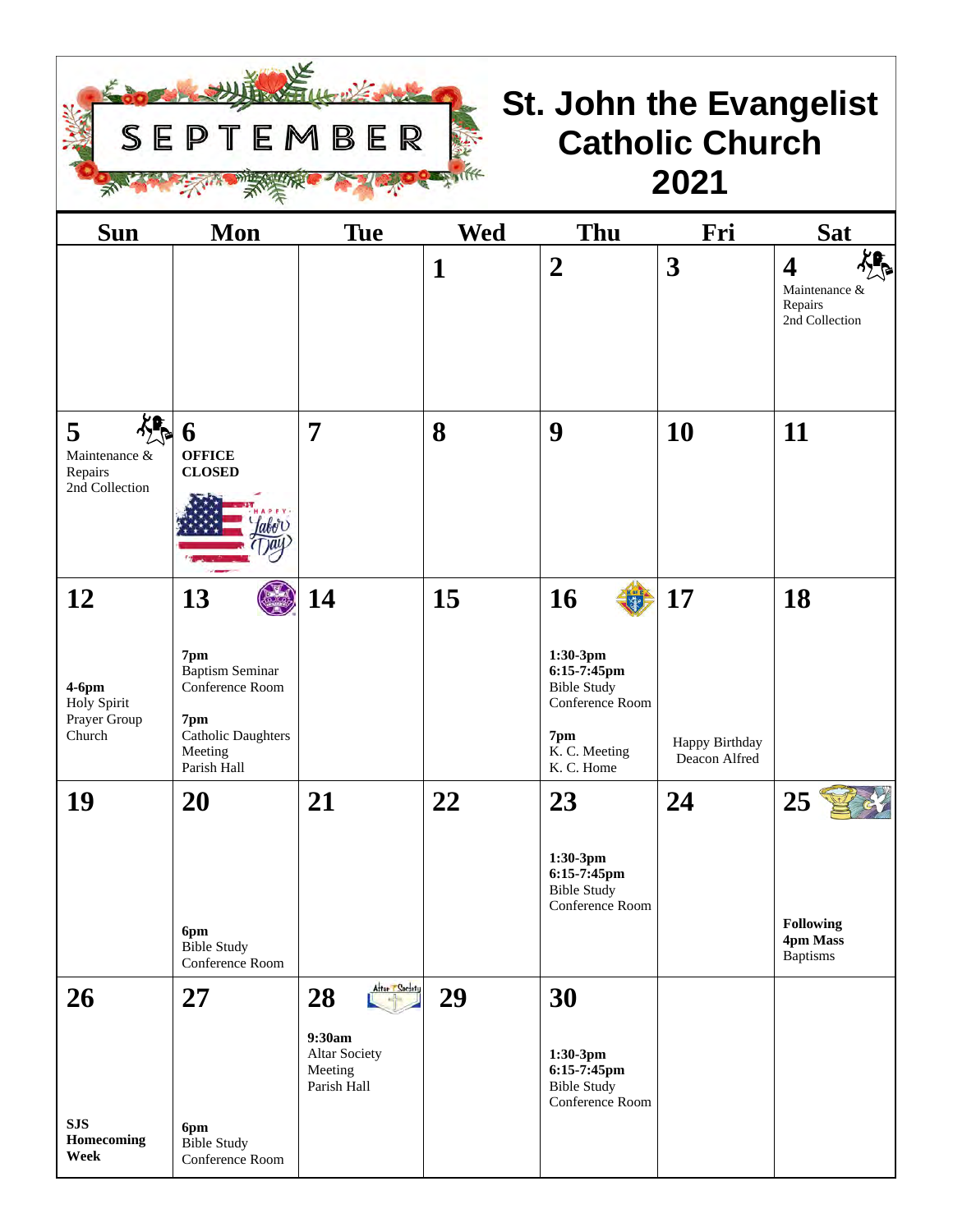#### **Mass Intentions — September 4-10, 2021**

#### **Saturday, September 4-4pm Mass**

Msgr. Leonard Robin, Msgr. George Barbier, Fr. Eugene Engels, Fr. Jerome Dugas, Sister Catherine Labouré, Sister Mary Rita McSorley, Sister Cecile Poitras; Tina Rinaudo; Albert Lopez, Jr., Jaynell Lopez; Vincent A. Ferachi, Dr. Larry Ferachi; Rose & Sidney J. "Benny" & Sid Quatrevingt; Earl J. LeJeune, Jr.; Ronnie Palermo, Brown Family, Palermo Family; John E., Cecile D. & Maurice E. Brown, Joan Brown Heath, Brown & Duhon Families; M/M Houston LaBauve, Sr., Claudia LaBauve, Cecilia Laurent; Alfred & Mercedese Carville, Mary & Lester Carville, Louise & Edmond Bujol, Reid & Gerry Rainey; M/M L. J. Raymond, M/M Joseph E. Bujol; Jimmy, Gloria & Bryan Hebert & Granddaughters; M/M Tony Falcon & Anthony "Boyee", M/M Frank Tempanaro & Camile, M/M Ray Murry, M/M C. J. Saurage, M/M Ronald Gary, M/M Earl Quatrevingt, Tommy, Jay, Randy, Brian & Brandi Quatrevingt; In Thanksgiving to St. Jude; Denoux, Durand, Dugas & Panepinto Families; Harry & Faye Martinez; Adam, Emily, Harry, J. C. & Connie Vercher

**Sunday, September 5-7:30am Mass -** St. John Parishioners

#### **Sunday, September 5-9am Mass**

Msgr. Leonard Robin, Msgr. George Barbier, Fr. Eugene Engels, Fr. Jerome Dugas, Sister Catherine Labouré, Sister Mary Rita McSorley, Sister Cecile Poitras; Tina Rinaudo; Olga Hymel; Fred Hebert, George & Gloria Ramirez, Jimmy & Agnes LeBlanc; Clinton Fournerat, Wendell Fournerat; Larry Troxclair, Sr., Lyman Marchand, Jr., Janice Marchand Altazan, Ralph Altazan; Michael Clause, Allen & Alberta Buquoi; Glynn Hebert, A Special Intention; Dennis Ourso; Robert Jude Grace; Benny & Annie Vaughn, Jessel & Eula Mae Ourso; Theresa Crescionne, Victor Crescionne, Michelle Family, Crescionne Family; Deceased Members of CDA Court 1214; Mary Ann Gregoire; Billy Toups, Jr.; Ida Lee "Sis" Bourgeois; Joey Fremin; Virginia Simon

#### **Sunday, September 5-11am Mass**

Cindy Dickerson; Brandon & Eddie Schouest, Jr., Josie & Eddie Vicknair, Jr.; Philomena & Joseph Rosso, Shirley & Ed Darcy; Calvin Wilbert III, Marion & Betty Cazes, Betty & Calvin Wilbert, Sr.; Brenda Fremin, Luke & Mary Fremin, Charles & Rosa Drago, Ellis & Enola Fremin; Anna Belle Davis; Ronald, Brendon & Dudley Landry, Agnes & Sam Coletti Families; Isaac Vaughn, Jr., Brent Isaac Vaughn, Nilda Vaughn, Isaac Vaughn, Sr.; Harry Marionneaux, Paul, Doris & Charles Barbier; Sammie Anne Gulotta; Christopher Stassi; George "Brother" Michel; Harold "Mike" Little; Henry "Deas" Simpson; Olivier J. "Buster" Songy III; Ruth "SeSe" Becnel; Ed, Myrna & Sonny Hargrove

#### **Tuesday, September 7-6pm Mass**

Case, Gum & Schuler Families; Van & Thelma Junot, Elvis & Mamie Rabalais; Msgr. Donald Ledet; "SeSe" Becnel

#### **Wednesday, September 8-7am Mass**

Dudley Nicolosi, Beryl Fourroux, Schexnaildre & Nicolosi Families

#### **Thursday, September 9-7am Mass**

O. J. & Pearl Hidalgo Songy & Families

## **Friday, September 10-7am Mass**

J. R. Boudreaux, Virgie Junot & Family



**Sanctuary Candle August 29, 2021** 

**St. John the Evangelist Church Jep Daigle, Eddie & Virginia Clebert Ulger & Nilda Daigle** 

**St. Clement of Rome Church Mary Ann Gregoire** 

## **Altar Society**



**Altar Society Team 1 will be cleaning the church Wednesday, September 1 at 8am. Volunteers are welcome.** 



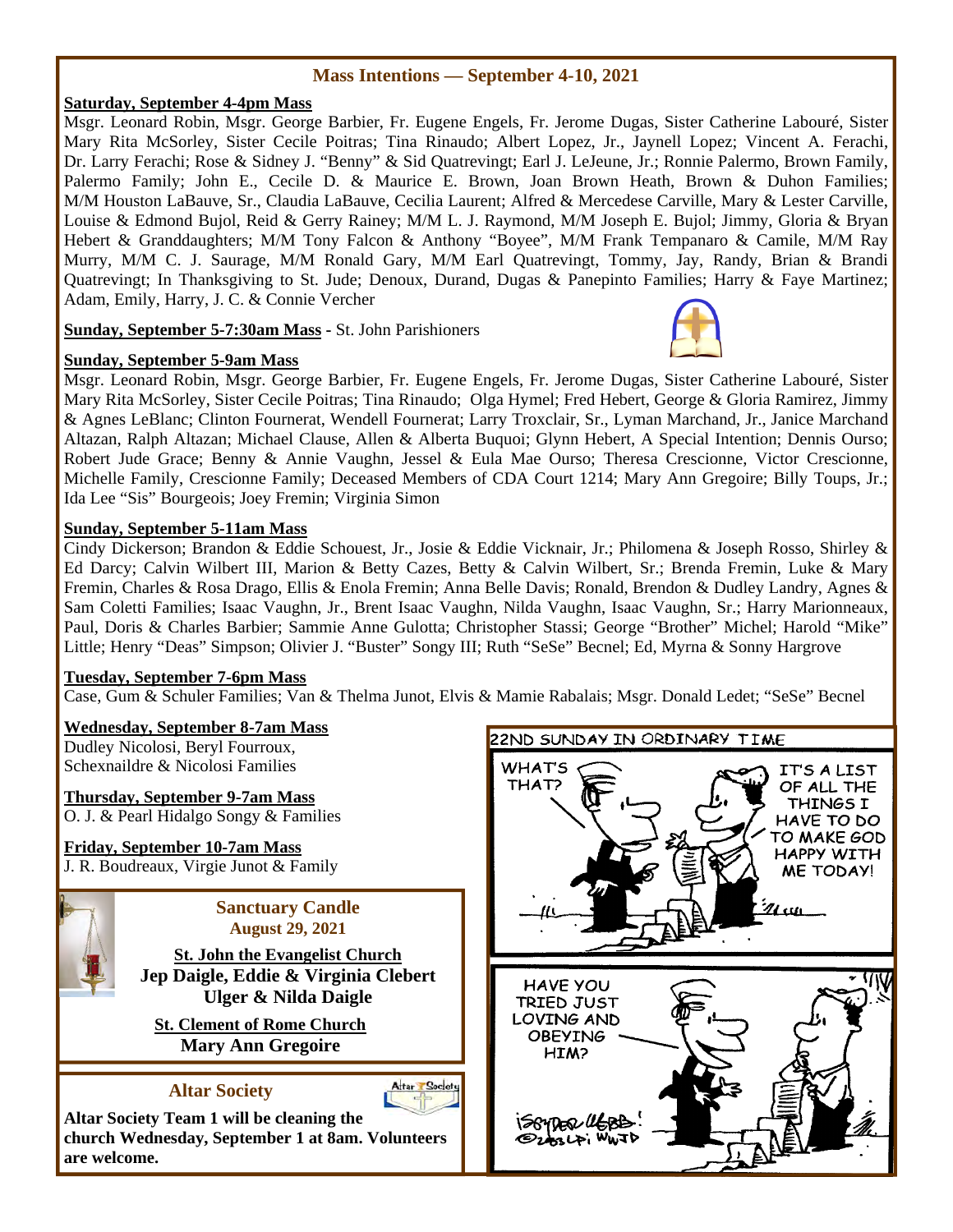